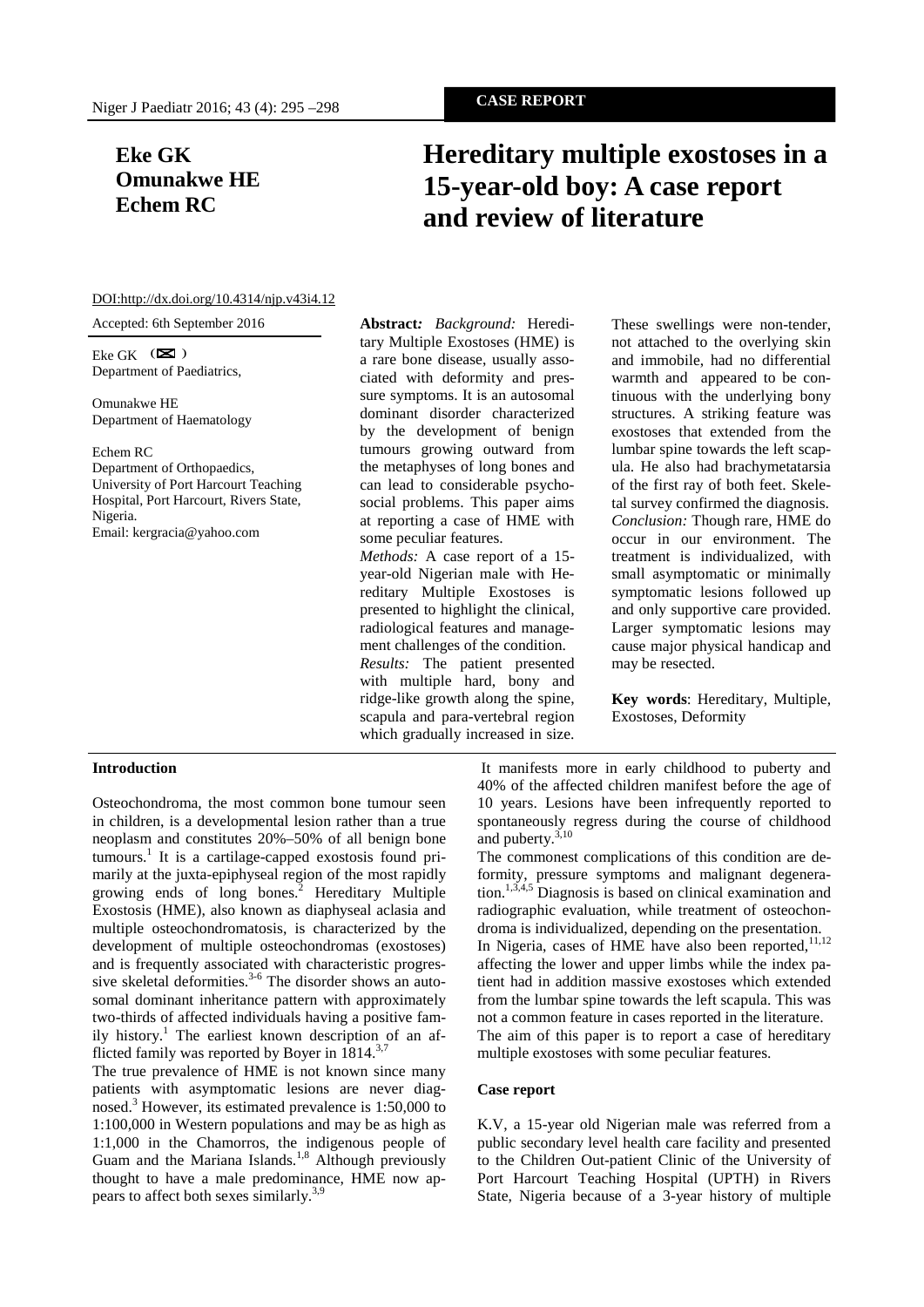swellings on the back.

These developed over his lower back along the midline and over the lateral and upper aspects of his back as multiple swellings which gradually increased in size and eventually coalesced in certain areas, causing a deformation of his back with difficulty in bending his trunk and inability to freely turn his head to both sides. He had mild pain when lying on his back. There was no preceding history of trauma and no other constitutional symptoms.

He had herbal concoctions with scarifications before Fig 1a: Photograph of the presenting at the referral health facility for worsening of limitation of movements of the neck and trunk.

He was said to have developed similar swellings at 10 months of age over his trunk, no x-ray was done for confirmation,which lasted about 6 months and regressed spontaneously. However they re-occurred 3 years prior to presentation, when patient was 12 years old.

An average grade 7 student (JSS1), he had not attended school for the last 1 year because of worsening limitation of his movements. He is the last of 8 children, 5 alive, in a monogamous family setting. His mother was a farmer with no formal education, while his father died of a chronic illness 7 years prior to child's presentation. There was no history of similar illness in the family and they reside in an oil producing area of the Niger Delta region with petroleum exploratory activities and recurrent oil spillages in the community as well as past history of communal clashes with use of explosives and other local war artillery. Their source of drinking water is well water which is not boiled.

Physical examination revealed a withdrawn adolescent, in no obvious respiratory or painful distress. There was asymmetry of the pectoral girdle, marked left-sided scoliosis, neck stiffness with limited rotational movement of the head. Masses along the spine, scapula and para vertebral regions were multiple, hard, bony, rounded and ridge-like, some measuring up to 6x8cm, non-tender, not attached to the overlying skin and immobile, with no differential warmth, appearing to be continuous with the  $\frac{H_{\rm g}}{\rm exostoses}$  from rib cage underlying bony structures (Fig1). There were also knob -like hard bony swellings over the lateral aspect of the upper one-third of the left leg with a similar protrusion over the right lateral maleoli. He had brachymetatarsia of the first ray of both feet (Fig1). There was no neurological deficit. His height was 156cm. Skeletal survey (Fig.2,3 and 4) confirmed the diagnosis of HME.

He was admitted for investigations and co-managed with the orthopedic surgeons, physiotherapist and social workers. Counselling was offered, excision of some of the exostoses especially those on the back was advised as well as genetic studies.However, he signed against medical advice, stating financial constraints as main reason, and had since been lost to follow up.





**Fig 1b:** Photograph of a closer patient's back view of the legs and feet





**Fig 1c:** Photograph of the patient **Fig 2:** X-ray of thoracolumbar spine from the front





**Fig 3:** Chest X-ray showing **Fig 4:** X-ray of both legs

showing exostoses at the proximal tibia

### **Discussion**

Hereditary Multiple Exostoses (HME) is a genetically heterogeneous disorder and has been associated with mutations in at least three different genes, termed EXT genes. At least two of these genes are thought to function as tumour suppressor genes. $3,4,6$  These mutations may disrupt normal cartilage growth, resulting in the formation of an osteochondroma.<sup>3</sup>The three described EXT loci have been recently mapped: EXT1 on chromosome 8q23-q24, EXT2 on 11p11-p12, and EXT3 on chromosome 19p. According to linkage analysis, the EXT1 and EXT2 loci appear to be altered in the majority of families while, EXT3, which has not been fully isolated and characterized, is probably less frequently affected.3,4,6 Epidemiologic analysis of linkage and mu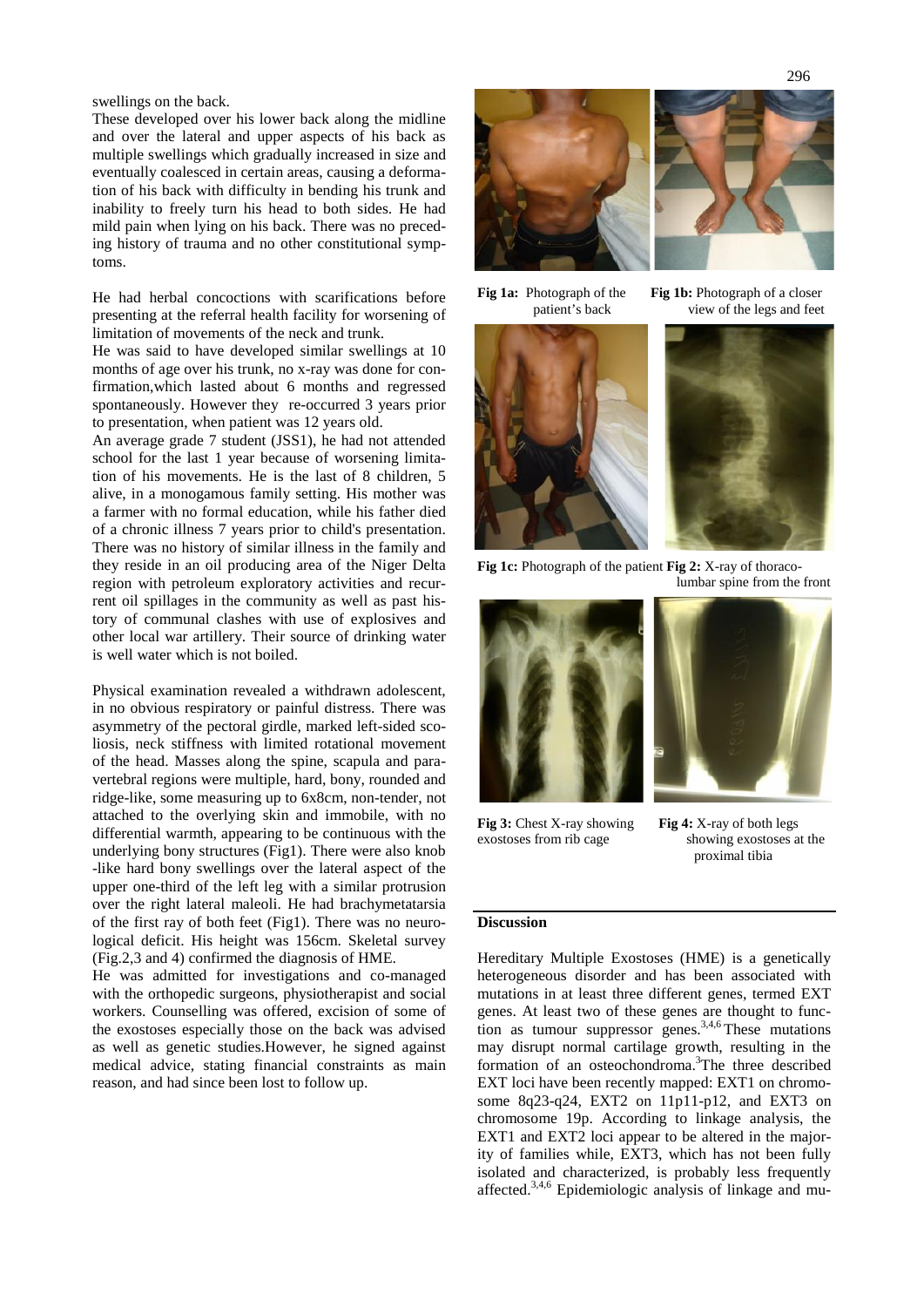tation data indicate that mutations of EXT1 and EXT2 are likely to be responsible respectively for one half and one third of MHE cases. Genetic studies were however not conducted for the index patient.

Hereditary Multiple Exostoses is characterized by formation of ectopic, cartilage-capped, growth plate-like exostoses next to growing long bones and other skeletal elements. The exostoses usually originate proximal to an active growth plate, may occur at or after birth and throughout puberty, and may continue to grow slowly during adulthood.<sup>3,9,13</sup>They form predominantly on the gre physes of long bones, pelvis, ribs, scapula, and vertebrae and begin to appear as early as 2 years of age.  $9,11,14$ Most patients are diagnosed by age 5 years, and virtually all are diagnosed by age 12 years. In families with the genetic predisposition, members who do not demonstrate lesions by age 12 years will not manifest the disease. After adolescence and skeletal maturity, osteochondromas usually exhibit no further growth.<sup>1</sup>

There is scarcity of reported cases of MHE in Nigeria. This may be because of under-reporting rather than non occurrence seeing that two reports of this rare autosomal dominant disorder were found. Yinusa *et al* reported 2 cases, a 13-year-old girl and a 9-year-old boy, who presented at an orthopaedic hospital within a six months period, $^{11}$  whilst Adelowo and Adebayo reported the disease in two siblings, both of whom are children of an achondroplastic father.<sup>12</sup>

Whereas all cases reported in Nigeria presented with clinical and radiological features of HME affecting the lower and upper limbs, the index case had in addition massive exostoses on the spine, scapulae and ribs (Fig.1, Fig 2, Fig 3 and Fig 4). One of the peculiar features with this patient was the exostoses which extended from the lumbar spine towards the left scapula, an unusual feature in cases reported in the literature. We wonder if there could be any factors responsible for the elongation. This is a subject that will require further research.

Central exostoses involving the skull base, spine, or rib heads are seen in 1%–9% of patients with HME, and may cause cranial nerve deficits, radiculopathy, spinal stenosis, cauda equina syndrome, myelomalacia and spinal cord compression.<sup>1,15,16</sup> Interestingly, in patients with HME, spinal lesions are usually solitary. The cervical spine is most frequently affected (50% of lesions), followed by the thoracic and the lumbar spine. Lesions that protrude dorsally from the posterior vertebral elements (lamina or spinous process) are typically large and manifest at an earlier age with cosmetic deformity and palpable mass but lack neurologic symptoms. In contradistinction, osteochondromas that extend into the spinal canal are often small but are associated with neurologic symptoms.<sup>1</sup> It is therefore not surprising that despite the considerable size of the spinal lesions causing limitation of range of flexion and extension of the trunk and significant deformity, the index patient had no neurological deficit. The fact that the deformity was on the back, usually covered with cloths, could account for

Affected individuals may also show disturbance of growth with short stature, wrist and ankle deformity and mental handicap as had been reported by other workers  $9,17$  but these features are variable and were not seen in the index case.

The index patient had a history of similar swellings around the trunk at the age of 10 months, which regressed spontaneously after about 6 months. Earliest lesions may even be present at birth as had been reported by Solomon.<sup>9</sup>On the other hand, though uncommon phenomena, the pattern of spontaneous resolution, or appearance of new lesions years after excision of primary osteochondromas have been previously documented, but the literature is limited.<sup>10,18</sup>Brachymetatarsia of the first ray of both feet were present in the index patient. The feet can be involved in HME as had been reported by other workers.<sup>8,9</sup>

Complications commonly associated with these exophytic masses include cosmetic and osseous deformity, pressure symptoms, fracture, vascular compromise, neurologic sequelae, overlying bursa formation, and malignant transformation. Of these, outstanding complications in the index patient were cosmetic deformity, restricted joint movements affecting the vertebral joints, the upper and lower limbs and pain. This is of great concern as the patient was already out of school because of these complications, possibly facing physical, psychological and social distress which have a negative impact on his quality of life.

Malignant transformation has been reported, with documented risk of 1-6% in patients with HME in adulthood, with chondrosarcoma developing more frequently than osteosarcoma. 1,3-5,8,9,17,19 Higher estimates of 10-25% have been cited but they have been a function of bias and incomplete detection of affected individuals who did not have a sarcoma but were members of a family that had exostoses. $8,9$  Lesions that grow or cause pain after skeletal maturity should be suspected of malignant transformation which is distinctly unusual before the age of 20. The index patient should therefore be kept under regular review both clinically and radiologically to evaluate progression of deformities and development of complications.

The diagnosis depends largely upon X-rays while the radiographic appearance of a lesion composed of bone demonstrating cortical and medullary continuity with the underlying parent bone is often pathognomonic.<sup>1</sup> Lesions that involve complex areas of anatomy (spine or pelvis) are frequently better assessed with CT or MR imaging to detect the characteristic marrow and cortical continuity.16,20 Bone scintigraphy has been demonstrated to be useful in the periodic surveillance of adult patients with  $HME<sup>21</sup>$  A biopsy should be done in doubtful cases and to help assessing malignant degeneration.<sup>19</sup>

Differential diagnosis include Dysplasia Epiphysealis Hemimelica (DEH) or Trevor's disease, which is